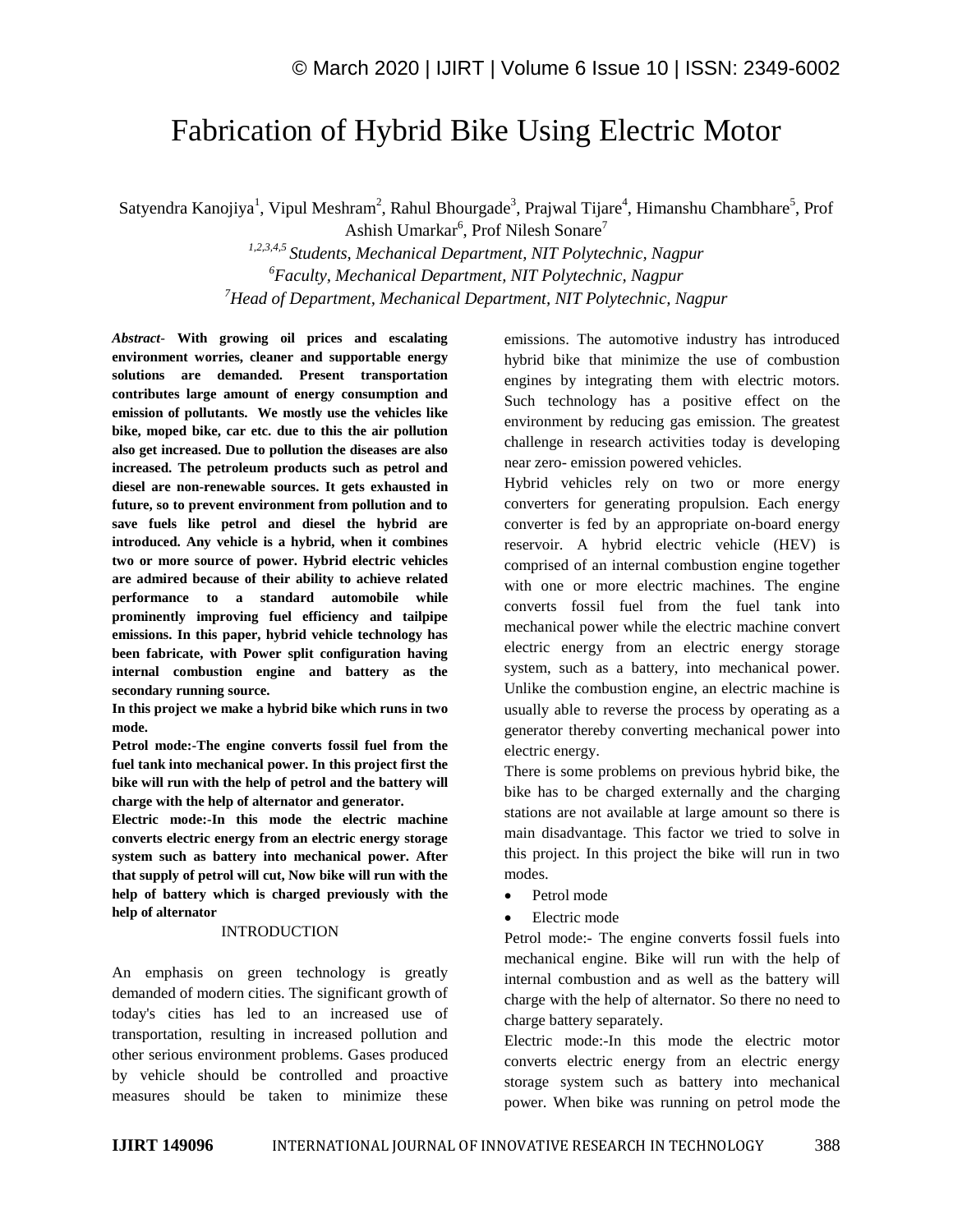battery was charged. Now the bike will run with the help of electric motor.

# **COMPONENTS**

Alternator DC motor:- It is a multifunctional motor which produce energy Also it drives the wheel when we provide the power to the motor. It start producing energy when it will rotate about 2000 rpm or above. The starting speed of the motor has low and gets fast as per running more. When it will rotate about 2000rpm or above it will produce electric energy about 8-9 volt and this electric energy is stored in battery. Using this energy we will run the motor as result it will drive the wheel.



Fig: Alternator DC motor

Relay:- An alternator relay can be set up to divert power from a starting battery to another DC power source, sometimes called a house battery. On some cars and trucks, the alternator relay switches power to the alternator only when another circuit, like the ignition circuit, is live.



Fig: relay

Voltage regulator:- As the name implies it keeps the voltage at an appropriate voltage so that the battery stays fully charged and last as long possible. If the voltage is too high the battery will outgas and loose water. Also battery life can be reduced. Also hydrogen gas can be generated which could cause an explosion. If the voltage is too low the battery will not fully charge and may not start the vehicle. Also again the battery life can be reduced.



Fig: voltage regulator

Belt drive:- The V-belt acts as a transmission belt. Connecting the V-belt pulleys, it transmits the force from the engine to the ancillary components including the alternator.



Fig: V belt drive

Bike:- the main motive of our project is to provide secondary running source to the any two wheeler. In our project we choose the victor bike, but the setup can be attached to the any two wheeler.



Fig: bike chassis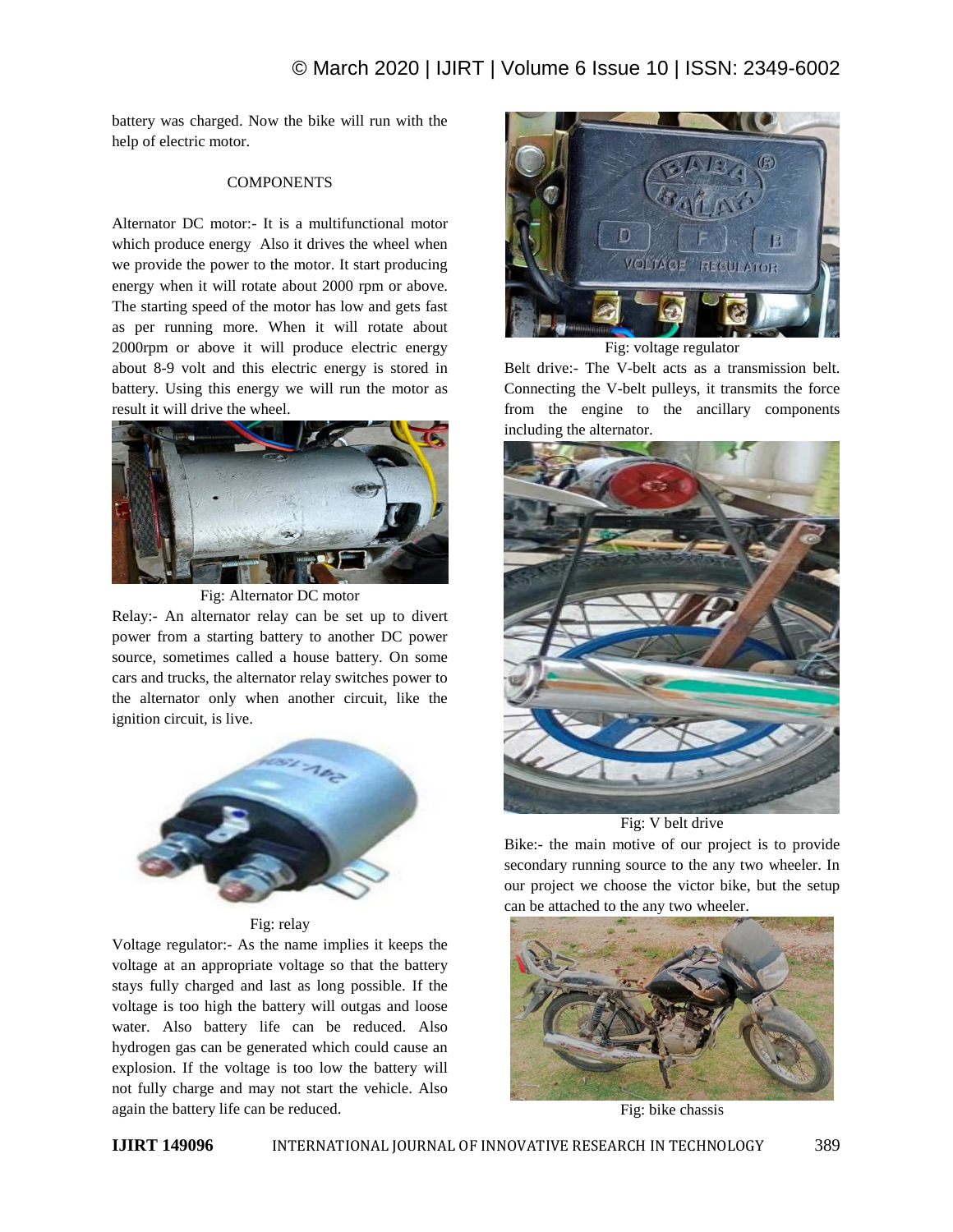# **CONSTRUCTION**

- [1] The fig. shows the construction of the vehicle.
- [2] We use the tvs victor bike and make a space to mount the electric accessories by removing the some chassis portion for mounting a motor. According to the size of motor we cut some amount of chassis part to fit and give support to the motor we welded some M.S plates and rods at the chassis where we make a space to mount the electric accessories
- [3] Motor is mounted on the back side of the vehicle in the place of back seat.
- [4] As we know the v belt drive is a one of the best and cheapest method of transmitting the power so we decided to use v belt drive mechanism. Motor has one pulley and another pulley is mounted on the wheel by counter boring, the ratio of pulley is 1:4. The motor is connected with regulator and relay. Motor has three terminal one positive one negative and one is for earthing connected which is connected with the positive terminal of the voltage regulator. And the negative terminal of the voltage regulator is connected with the negative terminal of the motor. The positive terminal of the motor is connected to relay and negative terminal is connected is connected by the battery and one positive terminal of battery is connected to the positive terminal of the relay.



Fig: Model Construction

## WORKING

As we make the hybrid bike which has secondary running source as electric motor with traditional petrol bike, the bike runs in two mode. The bike will run initially with the help of petrol as like a normal bike, during petrol mode the bike will produce electric energy by the alternator DC motor which is mounted on the bike. When the bike will run in petrol mode the wheel starts rotating as well as the alternator starts rotating with the help of v-belt drive. As we know the function of alternator, when alternator rotate at a speed about 2000 rpm it start producing electricity, When it will rotate about 2000rpm or above it will produce electric energy about 8-9 volt and This electric energy is stored in battery. When there is need to run the bike in electric mode then this energy can be used to run bike.

# SPECIFICATION OF COMPONENTS

| Components           | Specification                     |
|----------------------|-----------------------------------|
| Alternator<br>DC     | 12 volt, 4000 rpm, $L = 10$ inch. |
| Motor                | $D=5$ inch                        |
| Pulley 1             | 3 inch = $76.2$ mm. section 'A',  |
| Pulley 1             | 12 inch= $304.8$ mm. section 'A'  |
| V belt               | Section 'A' L=60 inch             |
| <b>Battery</b>       | Amaron, 12 volt and               |
| Relay                | 12 volt                           |
| <b>ON/OFF Switch</b> | 12 volt                           |
| Nut Bolt             | $6,8,12$ mm                       |

# ADVANTAGE

- It will run on petrol as well as electricity.
- The electric setup can attached to the any two wheeler
- Reduce the pollution.
- There is no need to charge battery externally.

## LIMITATIONS

- Weight of bike is increased.
- The cost of bike is get increased.
- The weight carrying capacity is less during electric mode.

#### RESULT

The bike is running on petrol as well as on electricity. It starts charging during petrol mode and stored in the